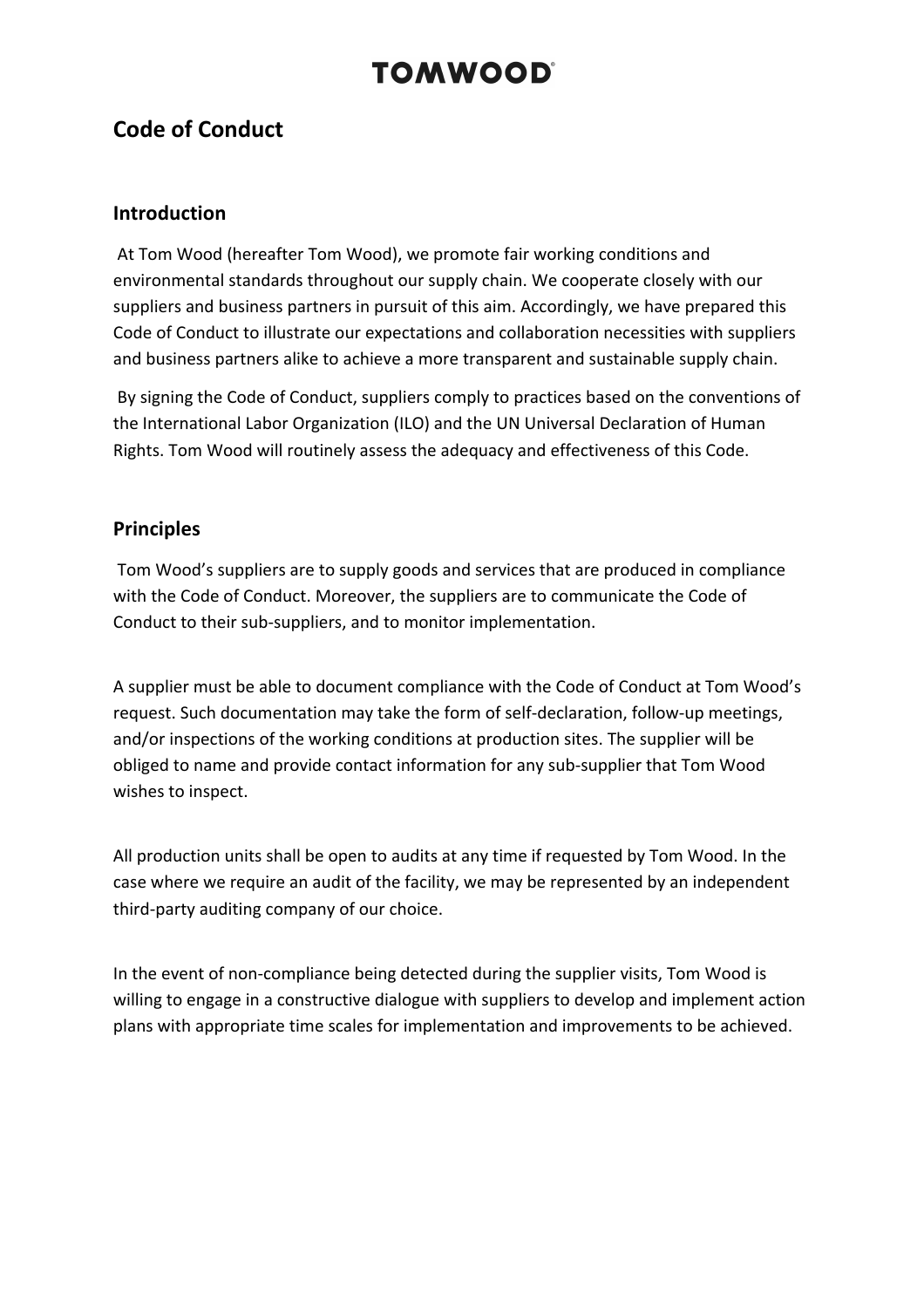Tom Wood does not operate with a passed/failed policy and terminating a business relationship will only be the last instance. However, Tom Wood will not conduct business with a supplier if compliance with the terms of this Code of Cooperation is deemed impossible and the supplier shows no willingness or ability to improve. If the supplier is willing to work with us on continuous improvements, Tom Wood is also willing to work with the supplier.

When selecting new suppliers, their implementation of proper management systems ensuring support of human rights, worker safety and the protection of the environment will be of highest priority.

### **Requirements relating to own practice**

Tom Wood will continuously work to improve our policies and practice to enable our suppliers to be able to comply with our Code of Conduct.

Neither Tom Wood nor any of its employees shall ever offer or accept illegal or unlawful monetary gifts or other forms of remuneration to secure business-related or private benefit, or benefit for customers, agents, or suppliers.

Tom Wood and Tom Wood's suppliers shall avoid partners that operate in countries subject to international boycott by the United Nations and/or Norwegian Authorities.

## **Requirements to Supply Chain Conditions**

This Code of Conduct is founded on key UN and International Labor Organization conventions and documents. National laws shall be respected, and where the provisions of law and this Code of Conduct address the same subject, the most stringent shall apply.

### **1. Forced and compulsory labor (ILO Conventions Nos. 29 and 105)**

1.1 There shall be no forced, bonded, or involuntary prison labor.

1.2 Workers shall not be required to lodge deposits or identity papers with their employer and shall be free to leave their employer after reasonable notice.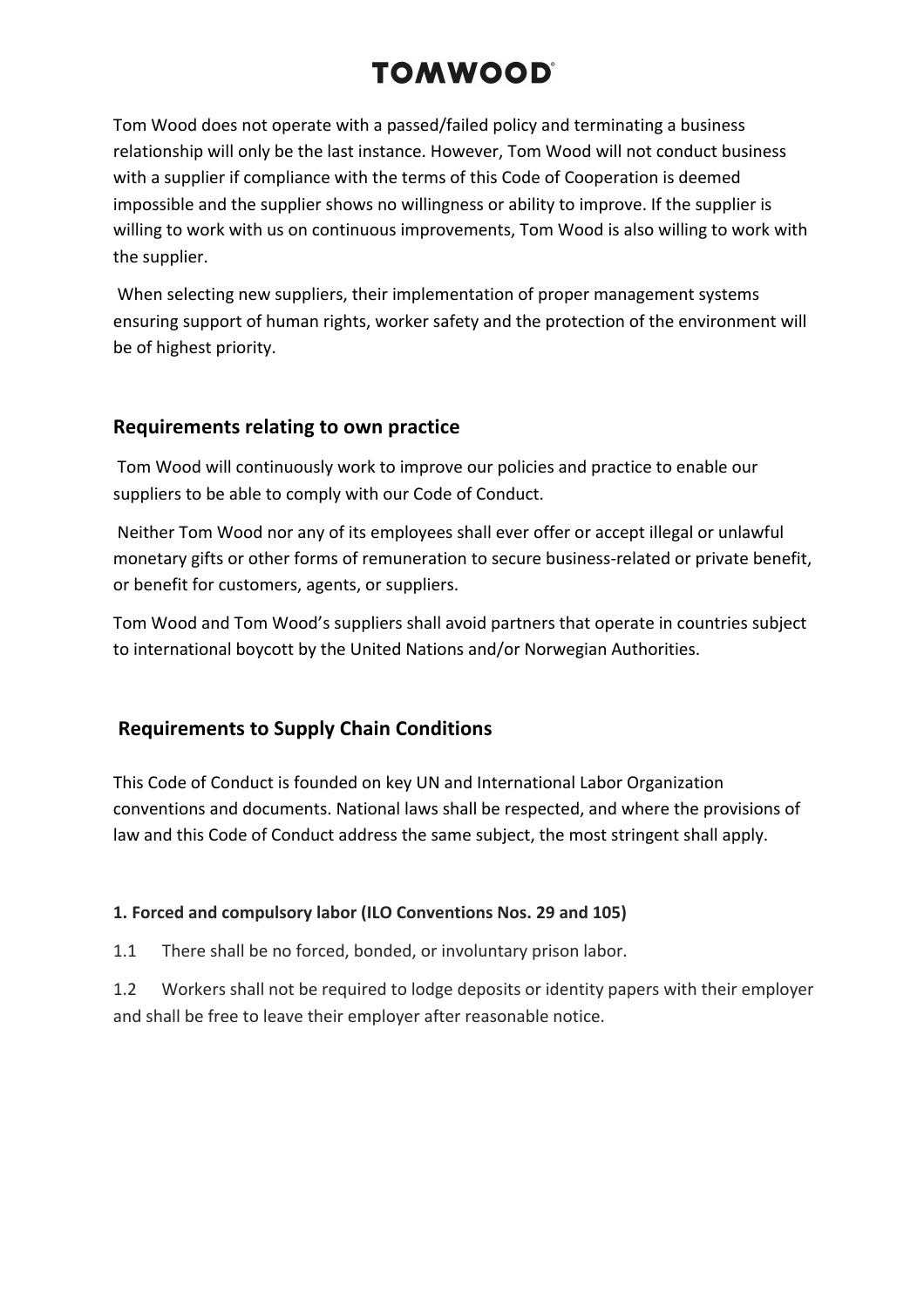## **2. Freedom of Association and the Right to Collective Bargaining (ILO Conventions Nos. 87, 98, 135 and 154)**

2.1 Workers, without distinction, shall have the right to join or form trade unions of their own choosing and to bargain collectively. The employer shall not interfere with, obstruct, the formation of unions or collective bargaining.

2.2 Workers' representatives shall not be discriminated and shall have access to carry out their representative functions in the workplace.

2.3 Where the right to freedom of association and/or collective bargaining is restricted under law, the employer shall facilitate, and not hinder, the development of alternative forms of independent and free workers representation and negotiations.

## **3. Child Labor (UN Convention on the Rights of the Child, ILO Conventions Nos. 138, 182 and 79, and ILO Recommendation No. 146)**

3.1 The minimum age for workers shall not be less than 15 and comply with

- i) the national minimum age for employment, or;
- ii) the age of completion of compulsory education, whichever of these is higher.

3.2 There shall be no recruitment of child labor defined as any work performed by a child younger than the age(s) specified above.

3.3 No person under the age of 18 shall be engaged in labor that is hazardous to their health, safety, or morals, including night work.

3.4 Policies and procedures for remediation of child labor prohibited by ILO conventions no. 138 and 182, shall be established, documented, and communicated to personnel and other interested parties. Adequate support shall be provided to enable such children to attend and complete compulsory education.

3.5 To ensure compliance of these principles set forth by ILO, all suppliers must sign the Tom Wood Child Labor Policy.

## **4. Discrimination (ILO Conventions Nos. 100 and 111 and the UN Convention on Discrimination Against Women)**

4.1 There shall be no discrimination at the workplace in hiring, compensation, access to training, promotion, termination, or retirement based on ethnic background, religion, age, disability, gender, marital status, sexual orientation, union membership or political affiliation.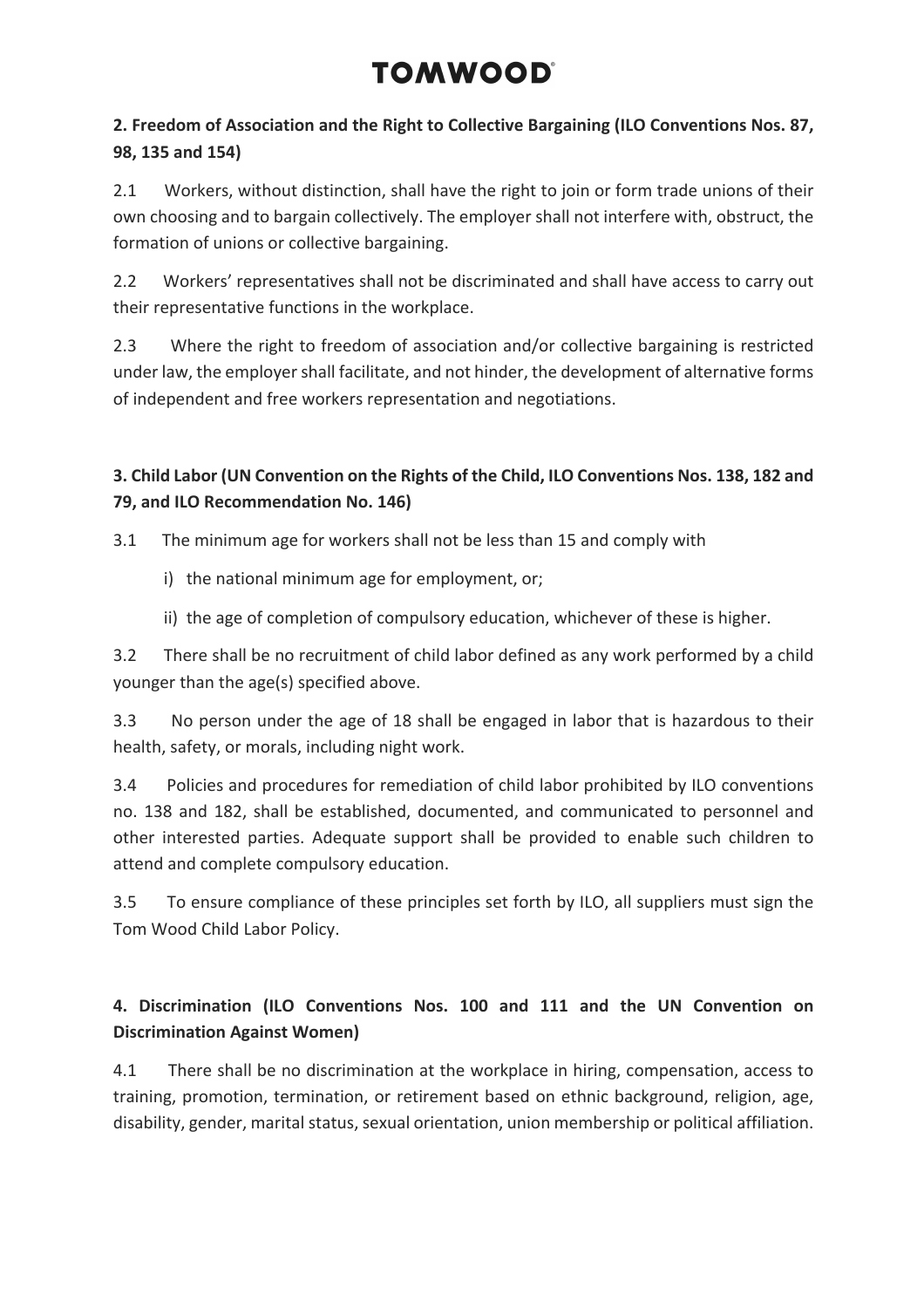4.2 Measures shall be established to protect workers from sexually intrusive, threatening, insulting or exploitative behavior, and from discrimination or termination of employment on unjustifiable grounds, e.g., marriage, pregnancy, parenthood, or HIV status.

### **5. Harsh or Inhumane Treatment**

5.1 Physical abuse or punishment, or threats of physical abuse, sexual or other harassment and verbal abuse, as well as other forms of intimidation, is prohibited.

### **6. Health and Safety (ILO Convention No. 155 and ILO Recommendation No. 164)**

6.1 The working environment shall be safe and hygienic, bearing in mind the prevailing knowledge of the industry and of any specific hazards. Hazardous chemicals and other substances shall be carefully managed. Adequate steps shall be taken to prevent accidents and injury to health arising out of, associated with, or occurring in, the course of work, by minimizing, so far as is reasonably practicable, the causes of hazards inherent in the working environment.

6.2 Workers shall receive regular and documented health and safety training, and such training shall be repeated for new or reassigned workers.

6.3 Access to clean toilet facilities and to potable water, and, if appropriate, sanitary facilities for food storage shall be provided.

6.4 Accommodation, where provided, shall be clean, safe, and adequately ventilated, and shall have access to clean toilet facilities and potable water.

6.5 Relevant first aid equipment must be made available to all workers, and where legally required a doctor/nurse should be available during working hours.

6.6 All local laws regarding fire safety must be upheld, and all facilities producing god Tom Wood must as a minimum install adequate warning systems, fire safety equipment and we marked exits and escape routes.

6.7 Suppliers shall ensure that electrical installations are in line with local law and does not pose a threat to fire safety.

6.8 Fire drills must be Conducted on an annual basis.

6.9 Suppliers shall ensure that safety precautions regarding the use, storage and handling of chemicals are taken.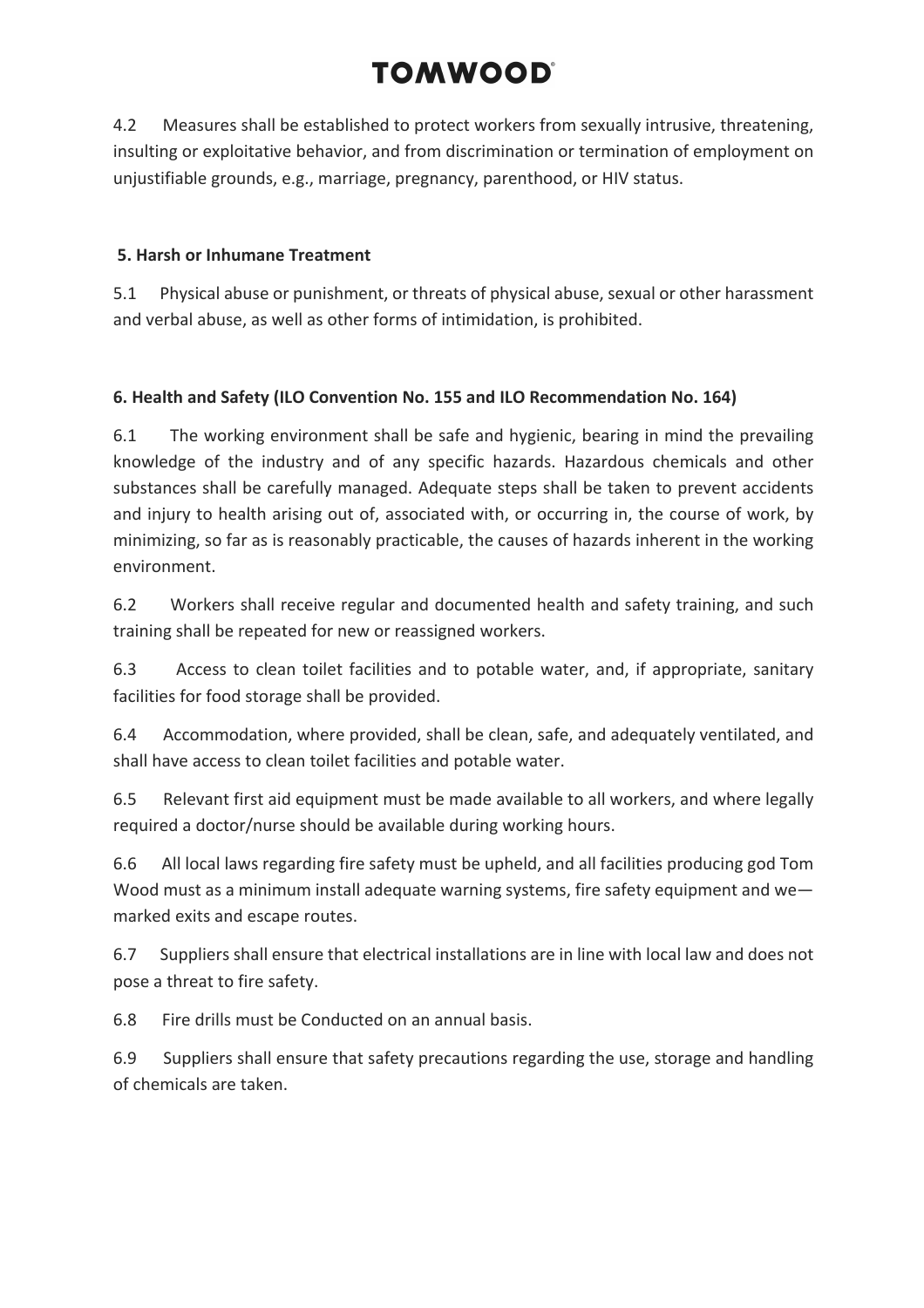6.10 All chemicals and hazardous materials must be safely handled, transported, and disposed of according to law.

6.11 Workers should be trained in handling chemicals and should always be provided sufficient protective equipment when handling these.

6.11 Dormitories, kitchens and dining rooms must also adhere to the required health and safety as well as fire safety precautions.

### **7. Wages (ILO Convention No. 131)**

7.1 Wages and benefits paid for a standard working week shall as minimum meet national legal standards or industry benchmark standards, whichever is higher. Wages should always be enough to meet basic needs.

7.2 All workers shall be provided with a written and comprehensible contract outlining their wage conditions and method of payments before entering employment.

7.3 Deductions from wages as a disciplinary measure shall not be permitted.

7.4 Pay slips are to be signet and provided to the respective worker.

### **8. Working Hours (ILO Convention No. 1 and 14)**

8.1 Working hours shall comply with national laws and benchmark industry standards, and not more than prevailing international standards. Weekly working hours should not on a regular basis be more than 48 hours.

8.2 Workers shall be provided with at least one day off for every 7-day period

8.3 Overtime shall be limited and voluntary. Recommended maximum overtime is 12 hours per week, i.e., that the total working week including overtime shall not exceed 60 hours. Exceptions to this are accepted when regulated by a collective bargaining agreement.

8.4 Workers shall always receive overtime pay for all hours worked over and above the normal working hours (see 8.1 above), minimum in accordance with relevant legislation.

## **9. Regular Employment**

9.1 Obligations to employees under international conventions, national law and regulations concerning regular employment shall not be avoided using short-term contracting (such as contract labor, casual labor, or day labor), sub-contractors or other labor relationships.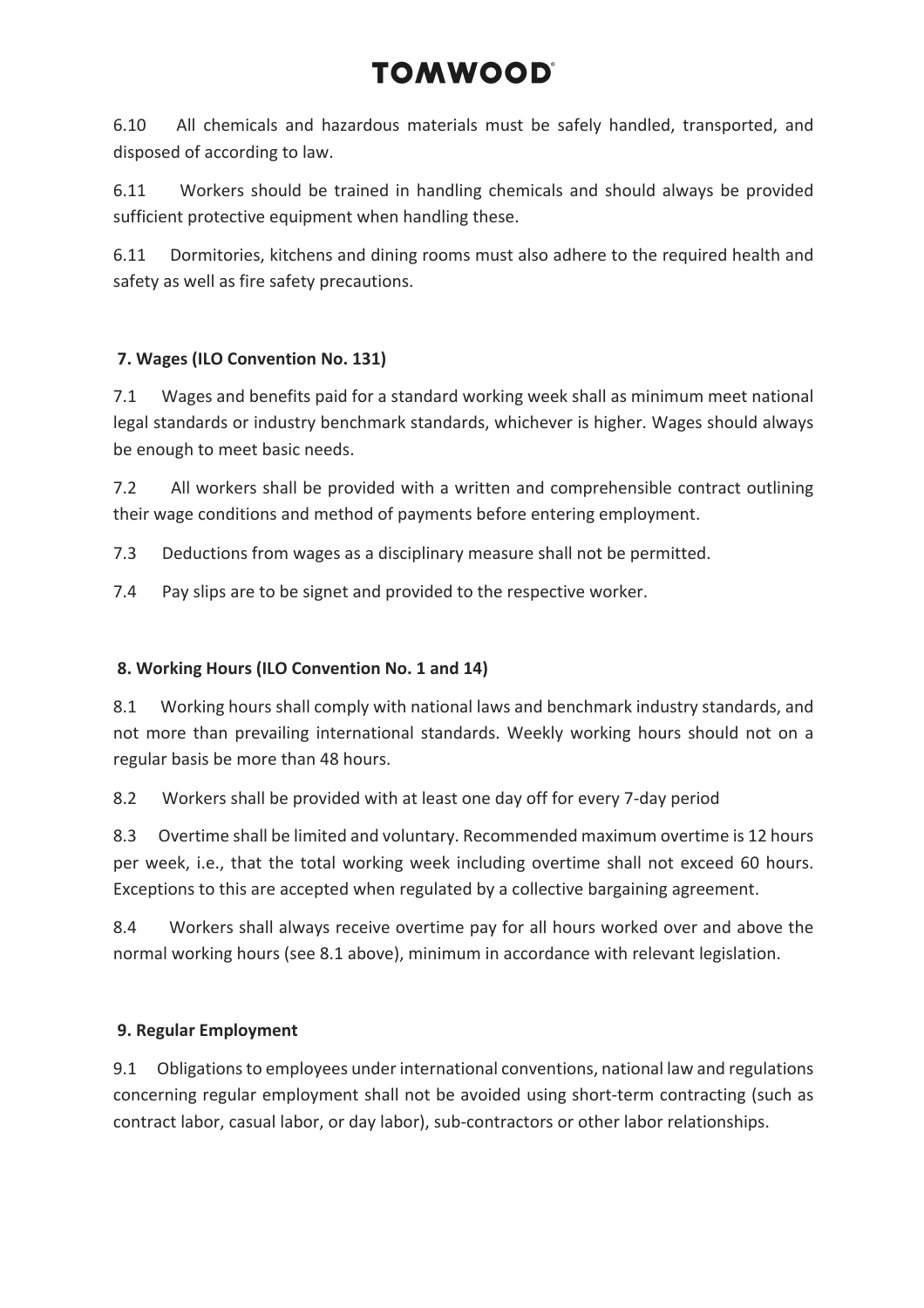- 9.2 All workers are entitled to a contract of employment in a language they understand.
- 9.3 The duration and content of apprenticeship programs shall be clearly defined.

### **10. Marginalized Populations**

10.1 Production and the use of natural resources shall not contribute to the destruction and/or degradation of the resources and income base for marginalized populations, such as in claiming large land areas, use of water or other natural resources on which these populations are dependent.

### **11. Environment**

11.1 Measures to minimize adverse impacts on human health and the environment shall be taken throughout the value chain. This includes minimizing pollution, promoting an efficient and sustainable use of resources, including energy and water, and minimizing greenhouse gas emissions in production and transport. The local environment at the production site shall not be exploited or degraded.

11.2 National and international environmental legislation and regulations shall be respected, and relevant discharge permits obtained.

### **12. Anti-Corruption (UN Convention against Corruption)**

12.1 Corruption in any form is not accepted, including bribery, extortion, kickbacks and improper private or professional benefits to customers, agents, contractors, suppliers, or employees of any such party or government officials.

12.3 All Tom Wood suppliers should establish adequate processes to avoid corrupt practices. Such processes should be in with the United Nations Convention against Corruption.

### **13. Chemicals (ILO Convention No. 170)**

13.1 Suppliers must comply with the latest version of Tom Wood Chemical Restrictions.

13.2 Suppliers must follow the requirements on documentation concerning Substances of Very High Concern (SVHC-list) in articles imported to the EU.

### **14. Animal Welfare**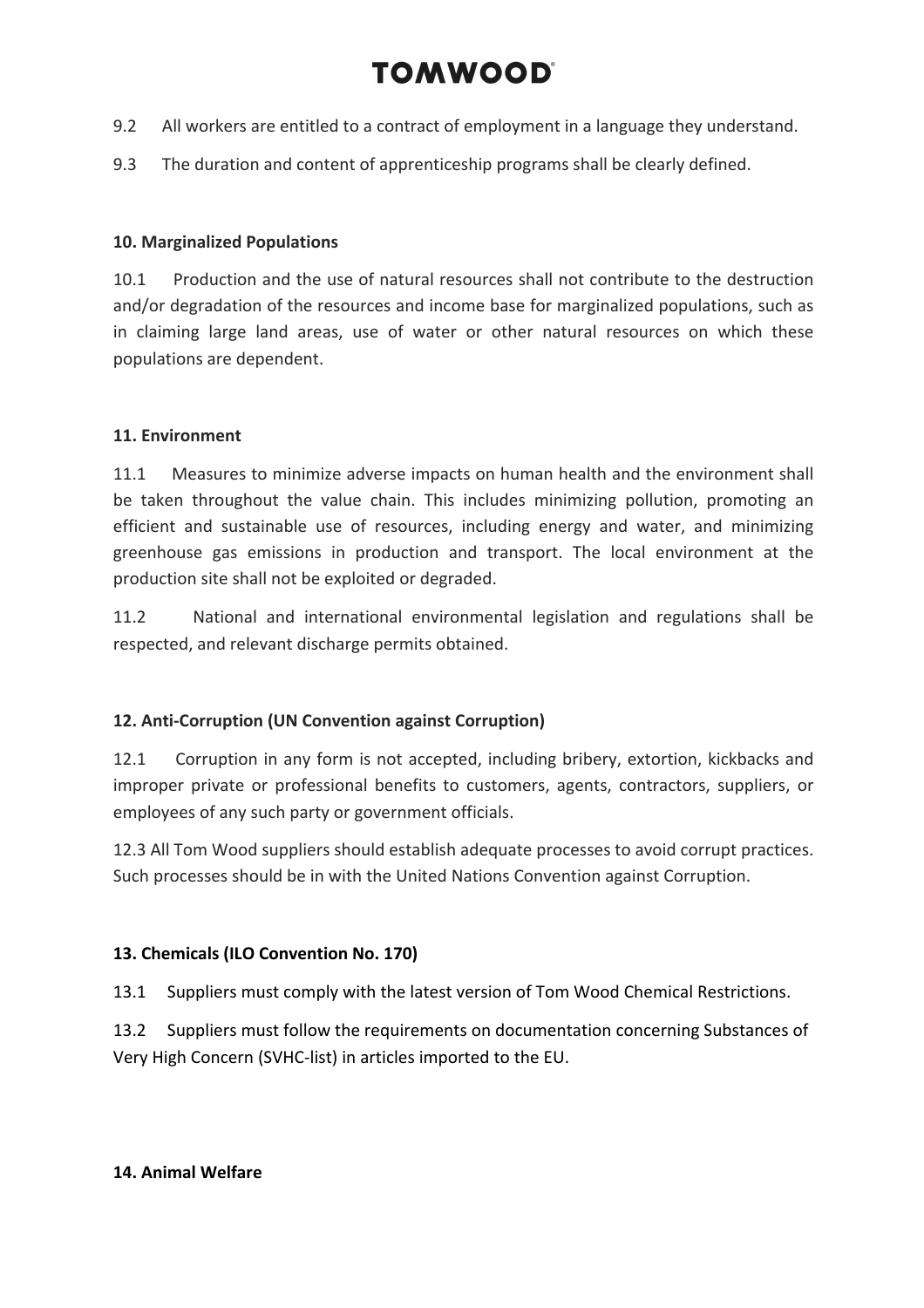14.1 Tom Wood products derived from animals should be produced with the highest regard to the welfare of the animals. Suppliers should ensure that animals are treated according to animal welfare laws and international recommendations.

14.2 We ask all appropriate suppliers to sign our Animal Welfare Policy upon embarking on a business relationship with Tom Wood.

### **15. Management systems of suppliers**

The management system is key to the implementation of the Code of Conduct. Tom Wood emphasizes the importance of suppliers having systems that support such implementation. Tom Wood's expectations in this regard are summed up in the following measures:

- The supplier should make a centrally placed employee responsible for the implementation of the Code of Conduct in the supplier's business.
- · The supplier must make the Code of Conduct known in all relevant parts of its organization.
- · The supplier must obtain Tom Wood's consent prior to outsourcing production or parts of production to a sub-supplier/contractor if this has not been agreed in advance.
- The supplier must be able to give an account of where goods ordered by Tom Wood are produced.
- · Suppliers shall maintain appropriate records to demonstrate compliance with the requirements of this Code of Conduct. Records shall be made available to Tom Wood upon request.
- · In the event of non-compliance being detected during supplier visits, both parties will engage in a constructive dialogue to develop and implement action plans with appropriate time scales for implementations and improvements to be achieved. Our aim is to build long term relationships with our suppliers and wish for dialogue to be transparent and productive between both parties.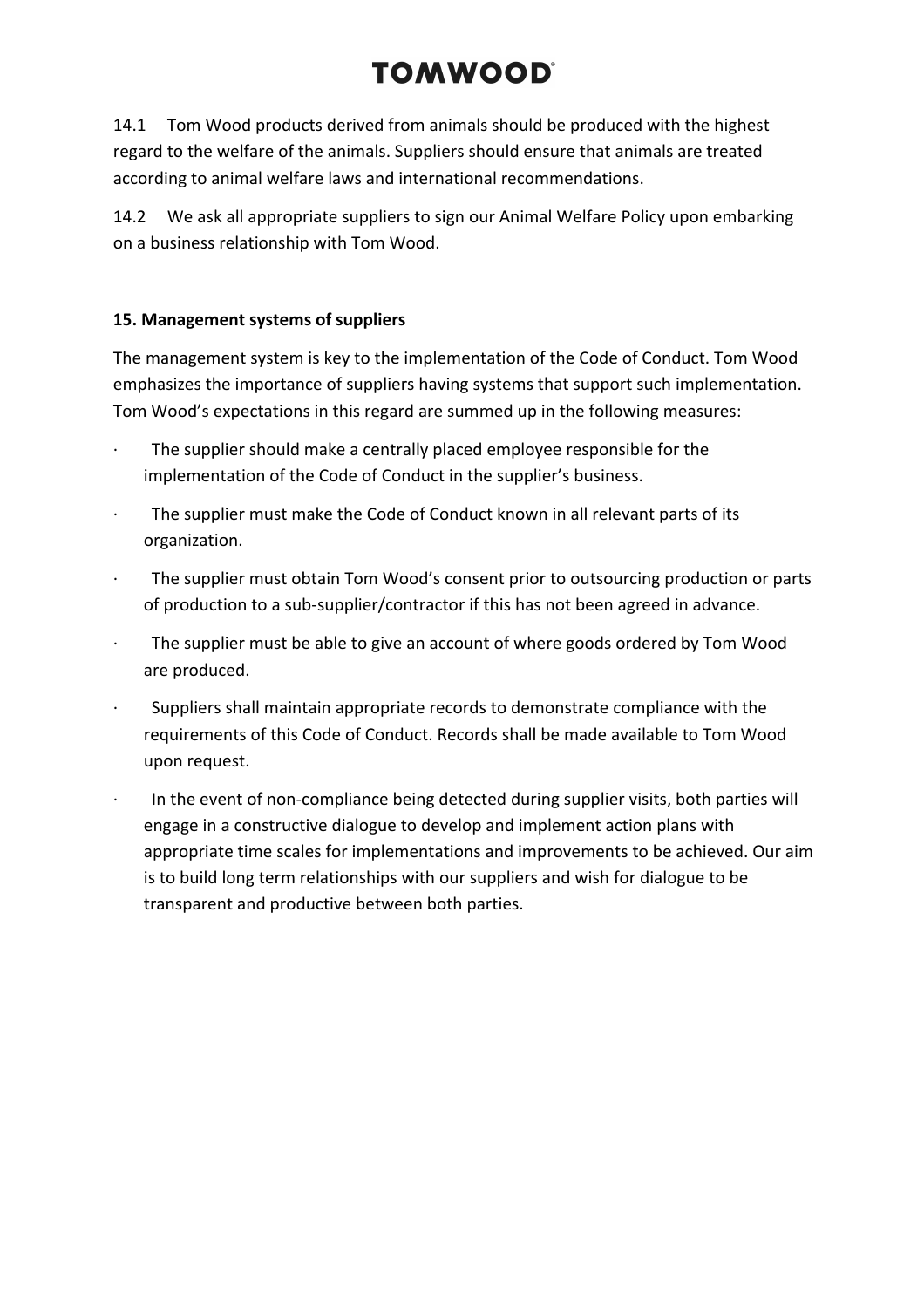## **TOM WOOD ANIMAL WELFARE POLICY**

Tom Wood does not allow animals to be harmed in the name of fashion.

Animals used for our products must not be exposed to pain but treated with dignity and respect according to animal welfare laws and international recommendations.

We require our suppliers to work with us to increase traceability in our supply chain to decrease the distance to animal farms.

The killing of animals must always be using the quickest and the least painful method available.

Transportation of animals must always be following local legislation and ensure that animals are not travelling long distance and are ensured enough space and access to food and water during the transportation.

### **The Five Animal Freedoms must be followed:**

- Freedom from Hunger and Thirst
	- o By access to fresh water and diet to maintain health and strength.
- Freedom from Discomfort
	- o By providing an appropriate environment including shelter and a comfortable resting area.
- Freedom from Pain, Injury or Disease
	- o By preventing them from getting ill or injured and making sure the animals are treated if they do.
- Freedom to express Normal Behavior
	- o By providing sufficient space, proper facilities, and company of the animal´s own kind.
- Freedom from Fear and Distress
	- o By ensuring conditions and treatment which avoid mental suffering.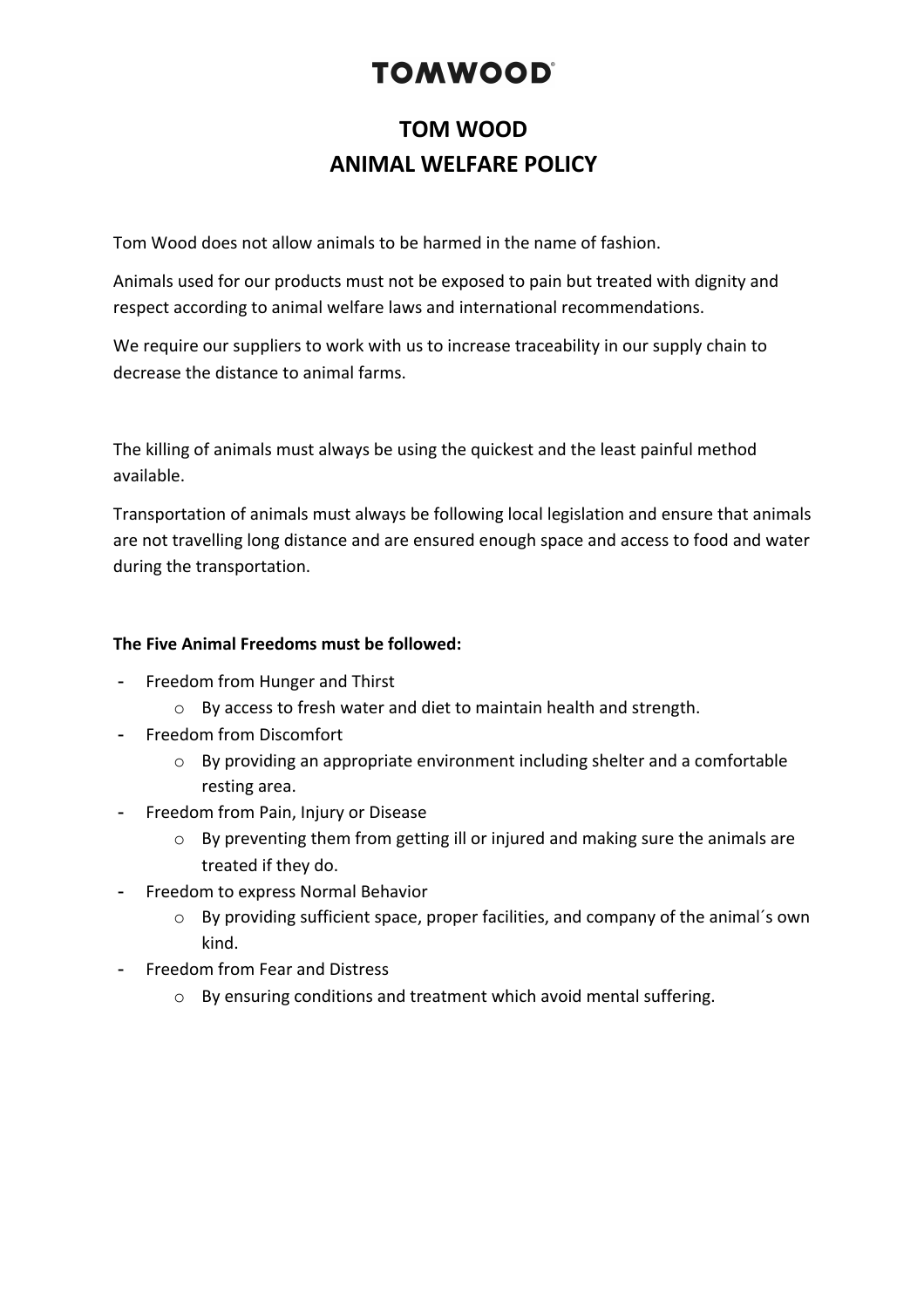### **Banned animal-derived materials or treatments of animals**

The following animal-derived products or practices are banned in Tom Wood products:

### *Endangered Species:*

- Tom Wood does not sell products that derives from animals appearing on either of these lists:
	- o The International Union for the Conservation of Nature (IUCN)
	- o The Convention of International Trade in Endangered Species (CITES).

### *Fur:*

- Tom Wood does not use fur in any of our products.

### *Leather:*

- Tom Wood condemns the process of live skinning and live boiling and we require our supplier to guarantee that this process is not practiced anywhere in our supply chain.
- We do not accept leather from areas where endangered forests are cut down to make room for farms.

### *Angora wool:*

Since we are unable to ensure that the rabbits are being ethically treated in our supply chain, the use of angora wool has been banned for Tom Wood products.

### Down:

- Tom Wood does not allow live plucking of birds for their downs and feathers.

### W*ool:*

- Tom Wood does not accept wool from new-born animals or aborted animals (e.g., Karakul)

### *Mulesing:*

- Tom Wood condemns the practice of mulesing and we require our supplier to guarantee that this method is not practiced when sourcing Merino Wool.

### **Responsible treatment**

When sourcing below mentioned animal-derived materials, you must ensure that the animals are treated according to our animal welfare policy.

*Mohair wool:*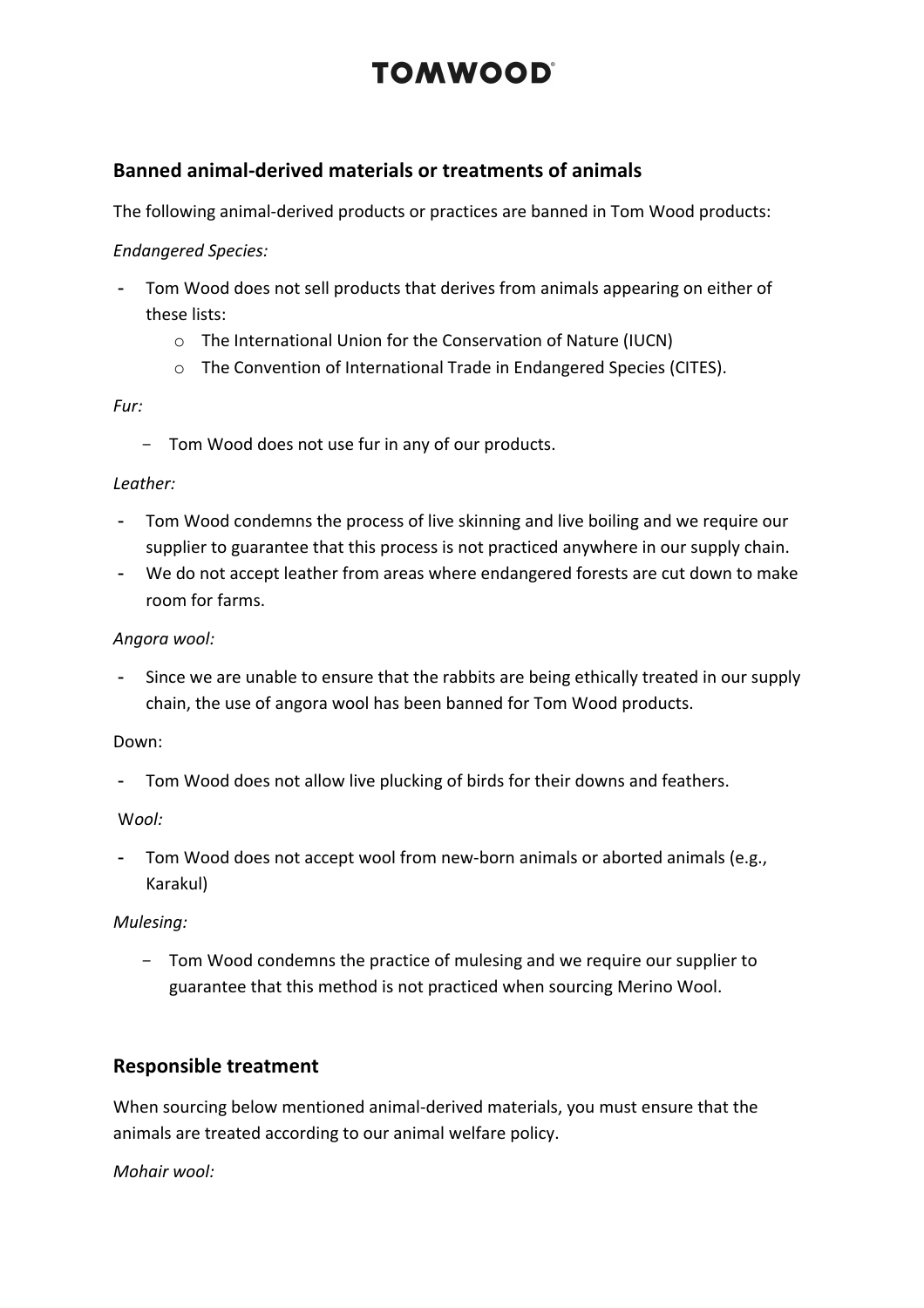- Tom Wood does not allow the mistreatment of the Mohair goats during shearing of their wool. We are working on sourcing certified mohair wool and we support the development of such a certification.

### *Downs:*

- Tom Wood only use feather or downs from birds that have been bred for the food industry, but not for producing Fois Gras.

### *Wool:*

- Ensuring a good treatment of the animals when sheering of wool, is essential to Tom Wood. To ensure this, we require our suppliers to work with us to increase traceability in our joint supply chain.

#### *Leather:*

- We only accept the use of leather from animals that have been bred for the food industry. Animals should be treated according to our animal welfare policy, to ensure this, we require our suppliers to work with us to increase traceability in our joint supply chain.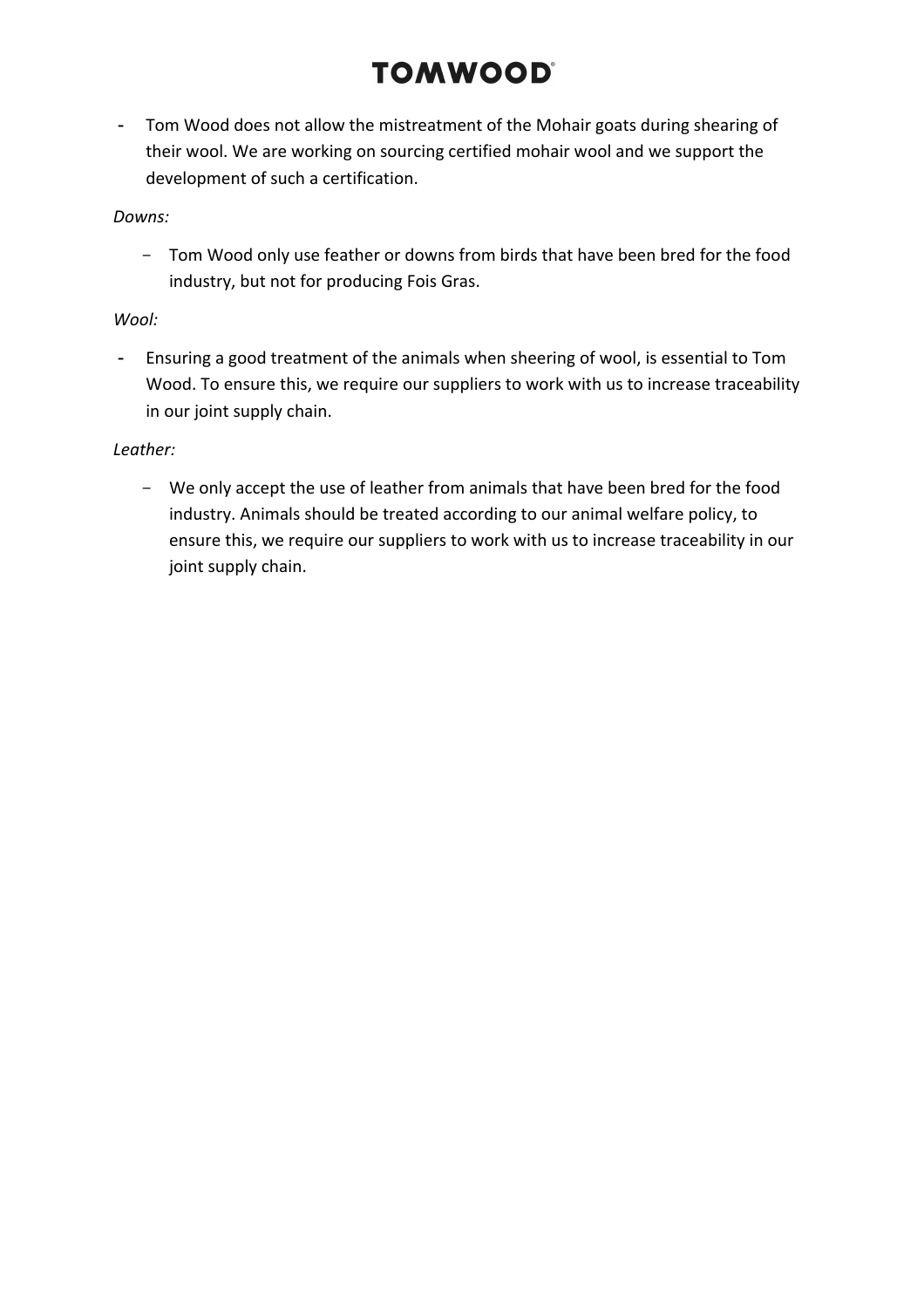## **TOM WOOD**

## **CHILD LABOUR POLICY**

In accordance with our Code of Conduct, Child Labor is not allowed throughout our entire supply chain.

### *Definition of a child:*

The definition of a child, is a person under the age of 15. Unless country regulations stipulate a higher age, in which case the higher age shall apply.

### *Definition of a young worker:*

The definition of a young worker, is any worker from 15 (or 16) year of age until 18 years of age.

### The requirements:

*Suppliers must ensure that Child Labor is not present in our supply chain.* 

- Tom Wood does not accept any form of employment of children below the minimum age mentioned above.
- The factory must have proper hiring systems in place to prevent children from working at the factory. Records of age verification must be always kept.
- If the factory is providing childcare facilities, they must ensure that the children remain at that area and never enter production areas.
- Young workers should only perform light work, which does not encompass working with dangerous chemicals, heavy lifting, or dangerous machinery.
- Young workers should not be subjected to work that can be harmful to their health or physical, mental, spiritual, moral, or social development.
- Tom Wood must be informed immediately if *confirmed* child labor is detected.
- If child labor is detected at the production units, the supplier is requested to make sure that proper measures in the *best interest of the child* are taken and below Child Labor Policy shall apply.